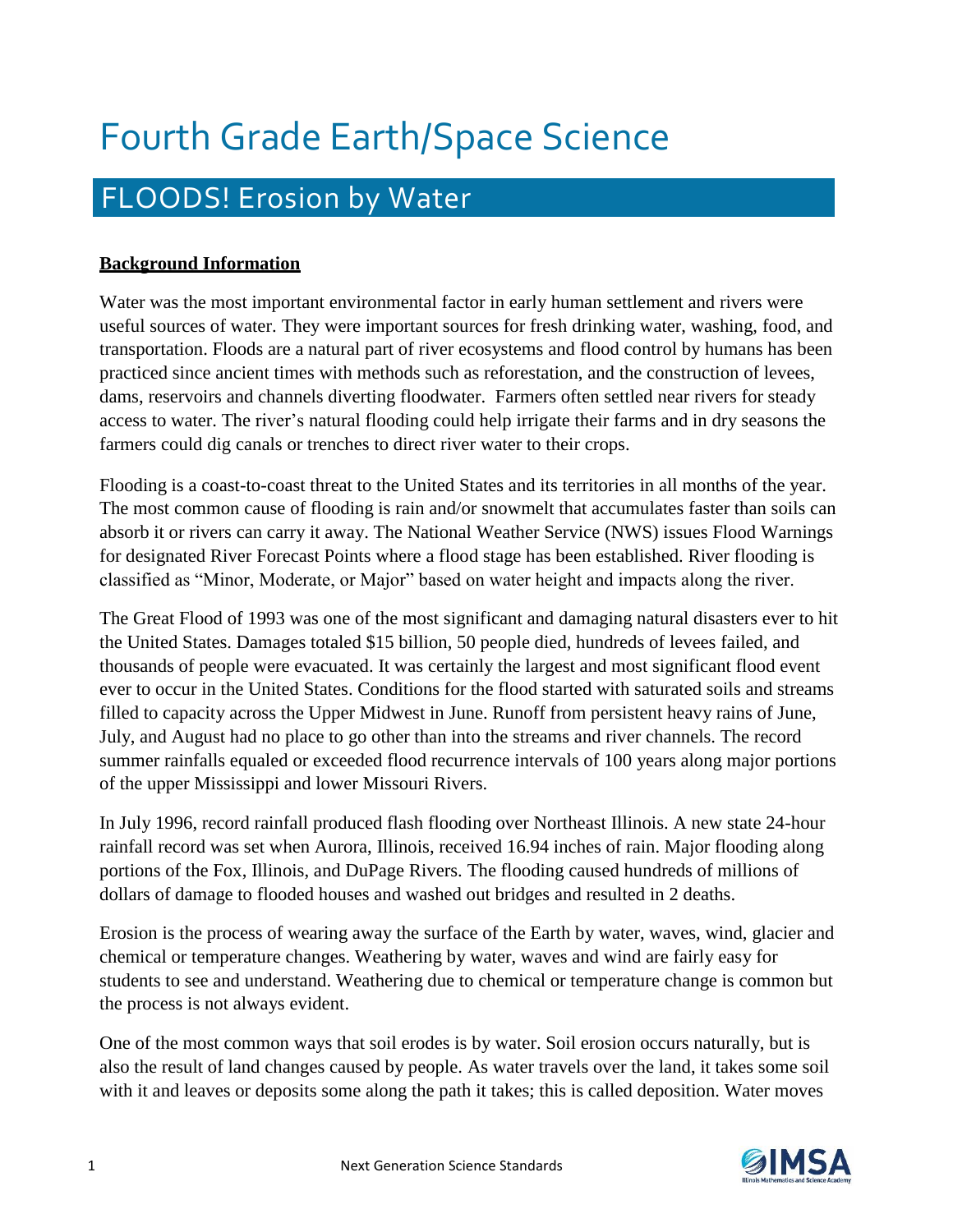soil through the process of erosion and any buildings or structures on top or nearby that river and its surrounding soil can be affected. Erosion also changes the edges of riverbanks because the movement, or flow, of water in rivers is not always the same and the speed of water changes depending on the location in the river. For example, when water goes around a turn in a river, the water on the inside of the turn moves faster than the water on the outside of the river. The path of a river and how many turns it has can change how the water moves through it, which causes erosion.

To prevent property destruction and injury to people, engineers study the dynamics of moving water and floodplains to the design ways to control flood waters. The changing cycles of natural disasters and hurricanes call for engineers to come up with new, innovative ideas to reduce the disaster risks.

### **Performance Expectations**

- 4-ESS2-1 Earth's Systems: Make observations and/or measurements to provide evidence of the effects of weathering or the rate of erosion by water, ice, wind, or vegetation. [https://www.nextgenscience.org/pe/4-ess2-1-](https://www.nextgenscience.org/pe/4-ess2-1-earths-systems) [earths-systems](https://www.nextgenscience.org/pe/4-ess2-1-earths-systems)
- 4-ESS3-2 Earth and Human Activity: Generate and compare multiple solutions to reduce the impacts of natural processes on humans.

<https://www.nextgenscience.org/pe/4-ess3-2-earth-and-human-activity>

### **Disciplinary Core Ideas**

- ESS2.A: Earth Materials and Systems: Rainfall helps to shape the land and affects the types of living things found in a region. Water, ice, wind, living organisms, and gravity break rocks, soils, and sediments into smaller particles and move them around.
- ESS3.B: Natural Hazards: A variety of hazards result from natural processes (e.g., earthquakes, tsunamis, volcanic eruptions). Humans cannot eliminate the hazards but can take steps to reduce their impacts.
- ETS1.B: Designing Solutions to Engineering Problems: Testing a solution involves investigating how well it performs under a range of likely conditions.

# **Science and Engineering Practices**

Developing and using Models: Develop and/or use models to describe and/or predict phenomena. Develop a diagram or simple physical prototype to convey a proposed object, tool, or process. Use a model to test cause and effect relationships or interactions concerning the functioning of a natural or designed system.

Designing solutions for an engineering problem: Generate and compare multiple solutions to a problem based on how well they meet the criteria and constraints of the design solution.

# **Crosscutting Concepts**

Cause and effect: Cause and effect relationships are routinely identified, tested, and used to explain change.

Systems and system models: A system can be described in terms of its components and their interactions.

# **Materials**

- Plastic Storage Containers
- Burlap Ribbon
- Graduated Cups
- Vinegar
- Plastic Cups

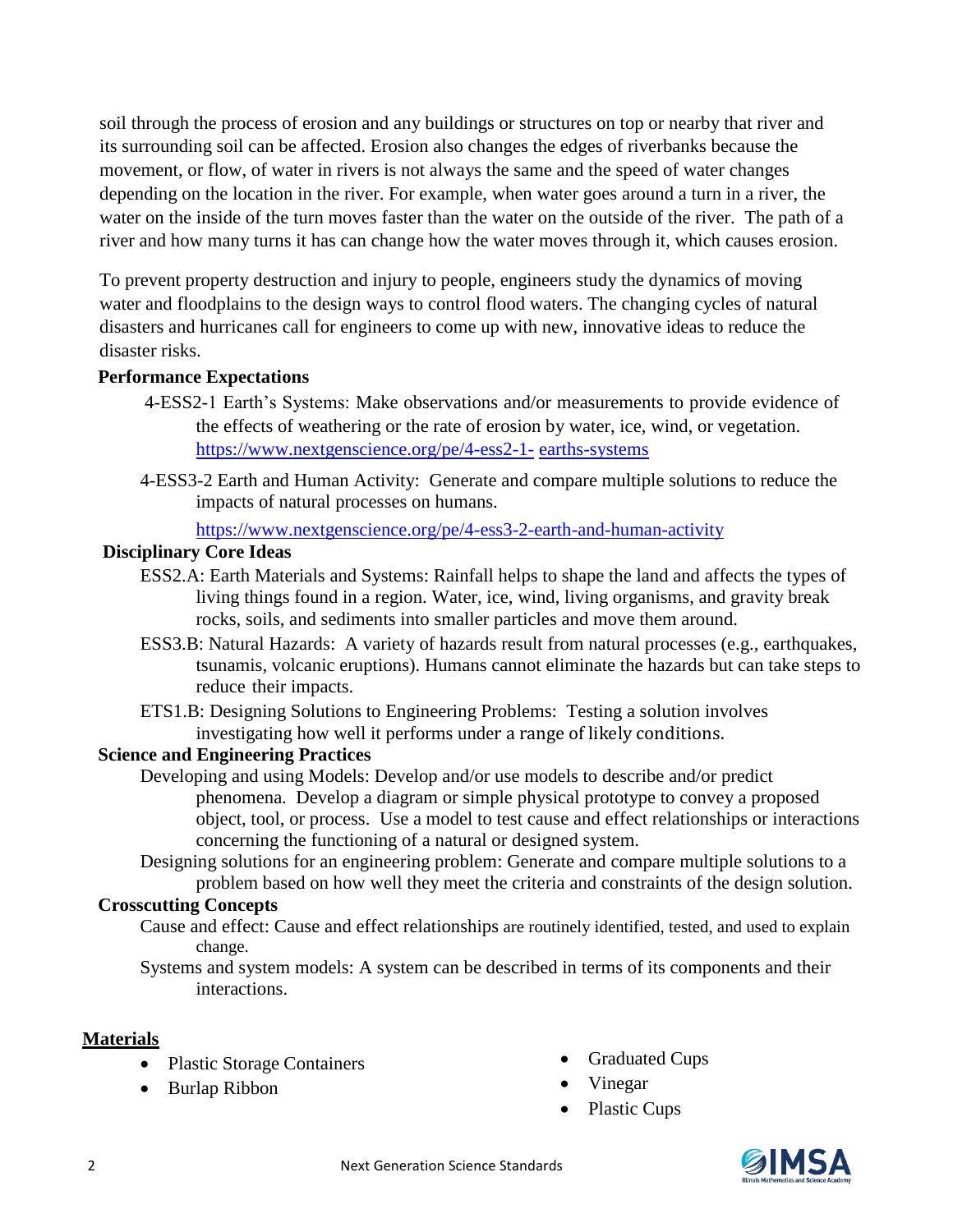- Wooden Wedges/Blocks
- Mesh Bags
- Small Fabric Scraps
- Clay
- Gravel
- Hand Lenses

# • Small Blocks, Meeples, or Legos

- Craft Sticks
- Pipettes, Eye Droppers, Spray Bottles
- Small Sea Shells
- Fine Sand or Soil
- Computer with Internet Access

# **Advance Preparation**

- The activity works best with a fine-grained substance like sand so that small details can be seen.
- You can use local materials or purchase fine grain sand at a local hardware or garden center. Alternate materials include clay and heavy soil (not one with lots of lightweight filler). This should be spread on the bottom of a square waterproof container to a depth of at least 1 inch.
- It is best to have the students start with damp sand/soil/clay so dampen it with a spray of water and let it sit overnight for any top water to evaporate.
- Determine where and how materials will be distributed or accessed in the classroom
- Determine if you will have students investigate weathering with shells and vinegar

# **Resources**

<https://www.weather.gov/safety/flood-states-il> [https://www.weather.gov/media/owlie/NWS\\_FloodsHappen2018.pdf](https://www.weather.gov/media/owlie/NWS_FloodsHappen2018.pdf) [https://www.teachengineering.org/activities/view/nyu\\_erosion\\_activity1](https://www.teachengineering.org/activities/view/nyu_erosion_activity1)

# **Suggested Implementation**

Ask students to list ways that show that the earth is changing. These might include major events like earthquakes and volcanoes, but encourage them to also consider smaller changes closer to home, such as erosion. A video by Bill Nye is a good intro to the processes of erosion. <https://www.youtube.com/watch?v=J-ULcVdeqgE>

If students are investigating weathering, you may have them put a shell in vinegar and a similar one in water leaving both overnight.

Show students several video clips of flooding rivers. Ask them to list effects of the floods that they noticed from the videos or from their experience. Ask them to brainstorm ways that the floods might have been prevented or caused less destruction. The following videos may enhance discussion:

- o <https://www.youtube.com/watch?v=JME8XU8rZNI>
- o [http://www.newstrib.com/multimedia/illinois-river-flooding-video/youtube\\_29e945b4-](http://www.newstrib.com/multimedia/illinois-river-flooding-video/youtube_29e945b4-1904-11e8-ae6c-ab973b6aca1f.html) [1904-11e8-ae6c-ab973b6aca1f.html](http://www.newstrib.com/multimedia/illinois-river-flooding-video/youtube_29e945b4-1904-11e8-ae6c-ab973b6aca1f.html)

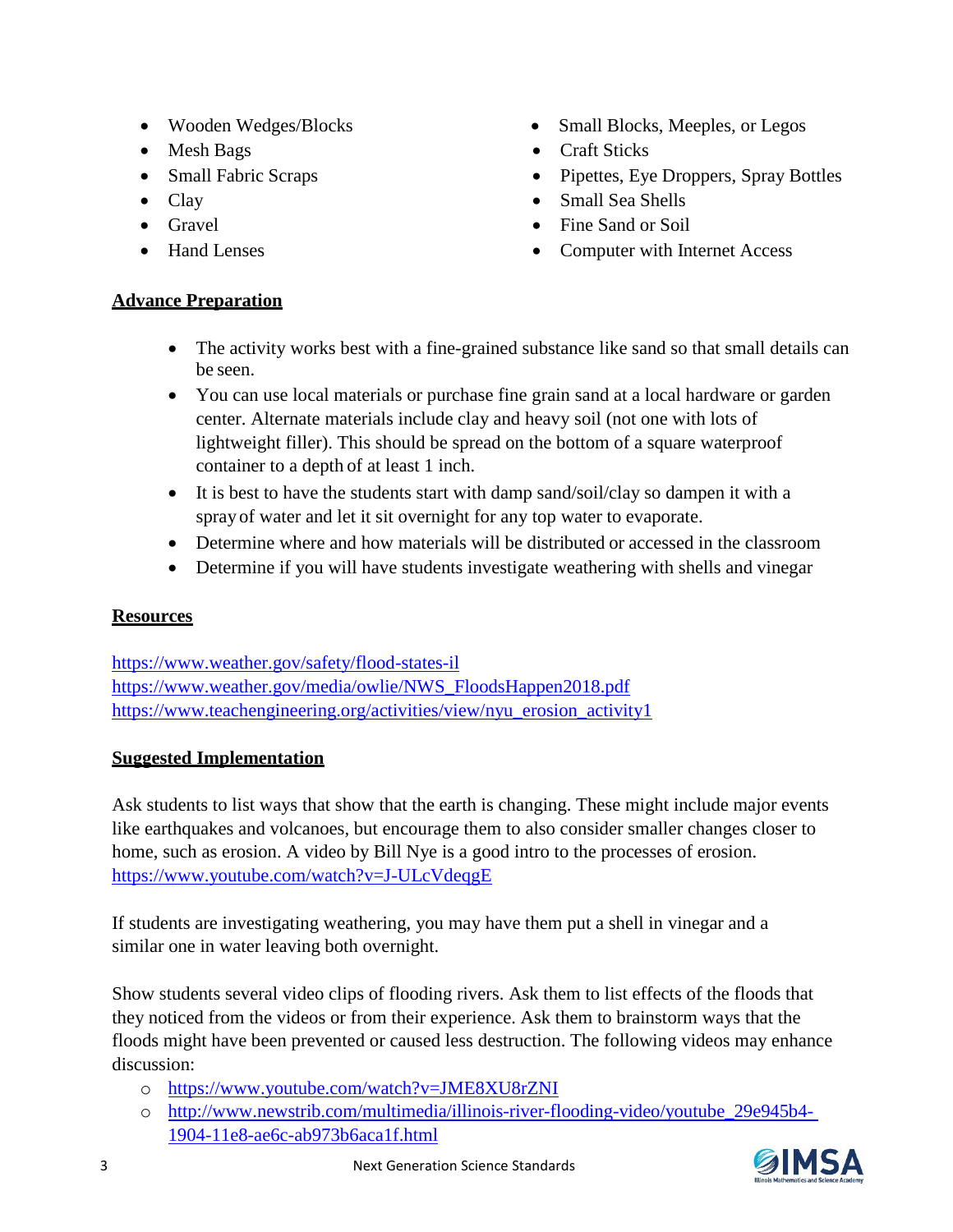- o [https://www.washingtonpost.com/video/local/weather/total-devastation-major-flooding](https://www.washingtonpost.com/video/local/weather/total-devastation-major-flooding-strikes-from-nebraska-to-wisconsin/2019/03/16/d68e4ef0-0e4a-435e-ab8d-6860e3cc17c5_video.html?noredirect=on&utm_term=.38a5d7e1dd7b)[strikes-from-nebraska-to-wisconsin/2019/03/16/d68e4ef0-0e4a-435e-ab8d-](https://www.washingtonpost.com/video/local/weather/total-devastation-major-flooding-strikes-from-nebraska-to-wisconsin/2019/03/16/d68e4ef0-0e4a-435e-ab8d-6860e3cc17c5_video.html?noredirect=on&utm_term=.38a5d7e1dd7b)[6860e3cc17c5\\_video.html?noredirect=on&utm\\_term=.38a5d7e1dd7b](https://www.washingtonpost.com/video/local/weather/total-devastation-major-flooding-strikes-from-nebraska-to-wisconsin/2019/03/16/d68e4ef0-0e4a-435e-ab8d-6860e3cc17c5_video.html?noredirect=on&utm_term=.38a5d7e1dd7b)
- o [https://wgntv.com/2019/02/01/7-mile-ice-jam-on-kankakee-river-causing-flooding](https://wgntv.com/2019/02/01/7-mile-ice-jam-on-kankakee-river-causing-flooding-concerns-in-wilmington/)[concerns-in-wilmington/](https://wgntv.com/2019/02/01/7-mile-ice-jam-on-kankakee-river-causing-flooding-concerns-in-wilmington/)

Share with students that they will explore the impact of changing river volumes and different river shapes in experimental trials with small riverbed models. Each group will select the two river shapes they wish to model and test. Distribute and discuss the handout of river photographs. Read through the procedure answering any questions students have.

Each group will be given a small container with sediment in the bottom to test different river shapes and to design a flood prevention system for a little town along the river. The town will consist of small blocks that can be placed near the river.

In small groups, have the students look at the river cards and choose 2 river shapes that they would like to simulate. They should develop a testing procedure to use with their chosen 2 river shapes. Allow the groups to discuss how they will simulate light and heavy rain and how they will collect evidence about the speed of the water.

They will form their selected river shape in the sediment with a wood craft stick so that the river is about 1" wide. Small blocks placed near the river mark the town. The rivers can be tilted slightly (no more than 1") with building blocks or other spacers so that there is a slope for the water to run down. Rain will be simulated at the upper end of the container with small droppers or with a spray bottle. Sediments will move along the river and the students should carefully watch the movement and record their observations.

Once the students have had a chance to work with their river models under different conditions, they will design a system to prevent flooding of their town under heavy rain situations. Point out the variety of materials available to them. Suggestions include gravel, sea shells, mesh and fabric, burlap, craft sticks, clay, small sticks, and plastic vegetation. Allow them to explore how well these work (or don't) and then to design a system to protect the town. Ask them to collect evidence that helps to make the case that their design will work. Have the groups present their designs to the class, sharing the evidence that they used to choose the parts of their design.

The final activity asks students to find out about a stream in their own area that might have a water level gauge. If students have internet access, visit the National Weather Service at <http://water.weather.gov/ahps/> and zoom into the map by clicking the + button.

Find a stream gauge that is in a stream or river year your classroom and click on the dot. The different colors indicate what the water level is at that point of the stream. If you do not have many computers, this can be done as a whole class with a projector. An alternate site: <https://waterdata.usgs.gov/il/nwis/current/?type=flow>

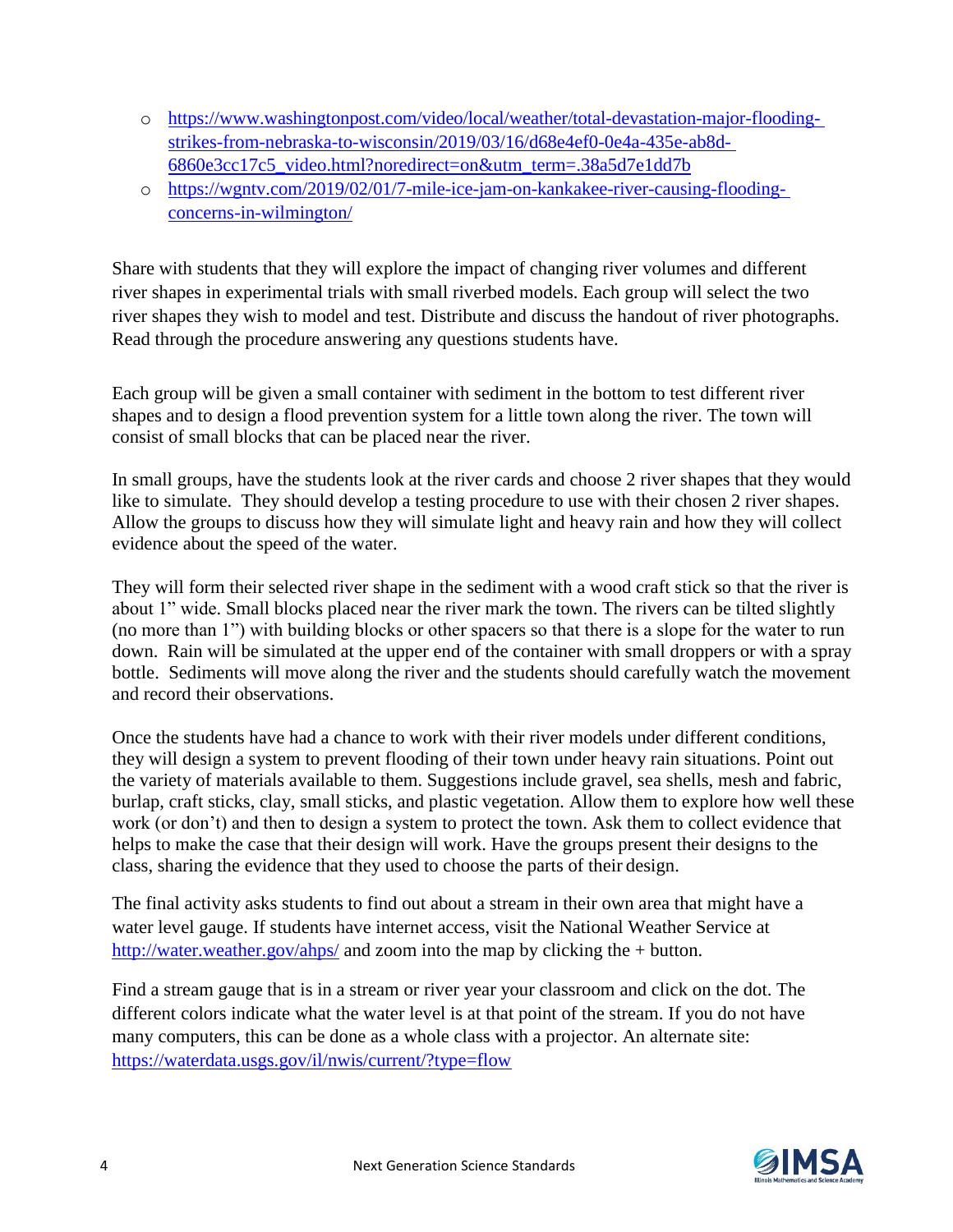### **Debrief Discussion Questions**

- Ask the students to compare the stream shapes for speed of water, impact on town buildings and erosions.
- Ask the students to compare their final designs. Are there some common components? Are there methods that are not as good for the town?
- Discuss the impact of their final designs on the wildlife habitat near the river. If anyone tried vegetation or sticks, that would model marshes or wetlands that can serve as effective ways to slow river water and act as natural sponges by slowly capturing water over a longer period of time.
- Point out that streams with a lot of curves (meanders) are often found in flatter parts of the watershed. Streams that end in another body of water frequently have a branched shape as the water slows down and forms little rivulets. How would this influence your plans?

### **Assessment**

The following single point rubric can be used to assess student understanding. For each of the four criteria listed below, either circle the proficient description or add notes to a box indicating why the student's performance was either lacking or exceptional.

| Areas that need improvement.<br><b>Developing Performance</b> | Criteria for<br><b>Proficient Performance</b>                                                 | Evidence of exceeding standards.<br><b>Advanced Performance</b> |
|---------------------------------------------------------------|-----------------------------------------------------------------------------------------------|-----------------------------------------------------------------|
|                                                               | <b>Identified impacts of flooding on</b><br>soil/sand.                                        |                                                                 |
|                                                               | When asked to evaluate<br>performance of solution, students<br>referenced their observations. |                                                                 |
|                                                               | <b>Identified components of a river</b><br>system.                                            |                                                                 |

# **Accommodation**

 If students are having a hard time seeing the flow of the water in their little models, suggest a pinch of glitter at the top before the "rain" is started.

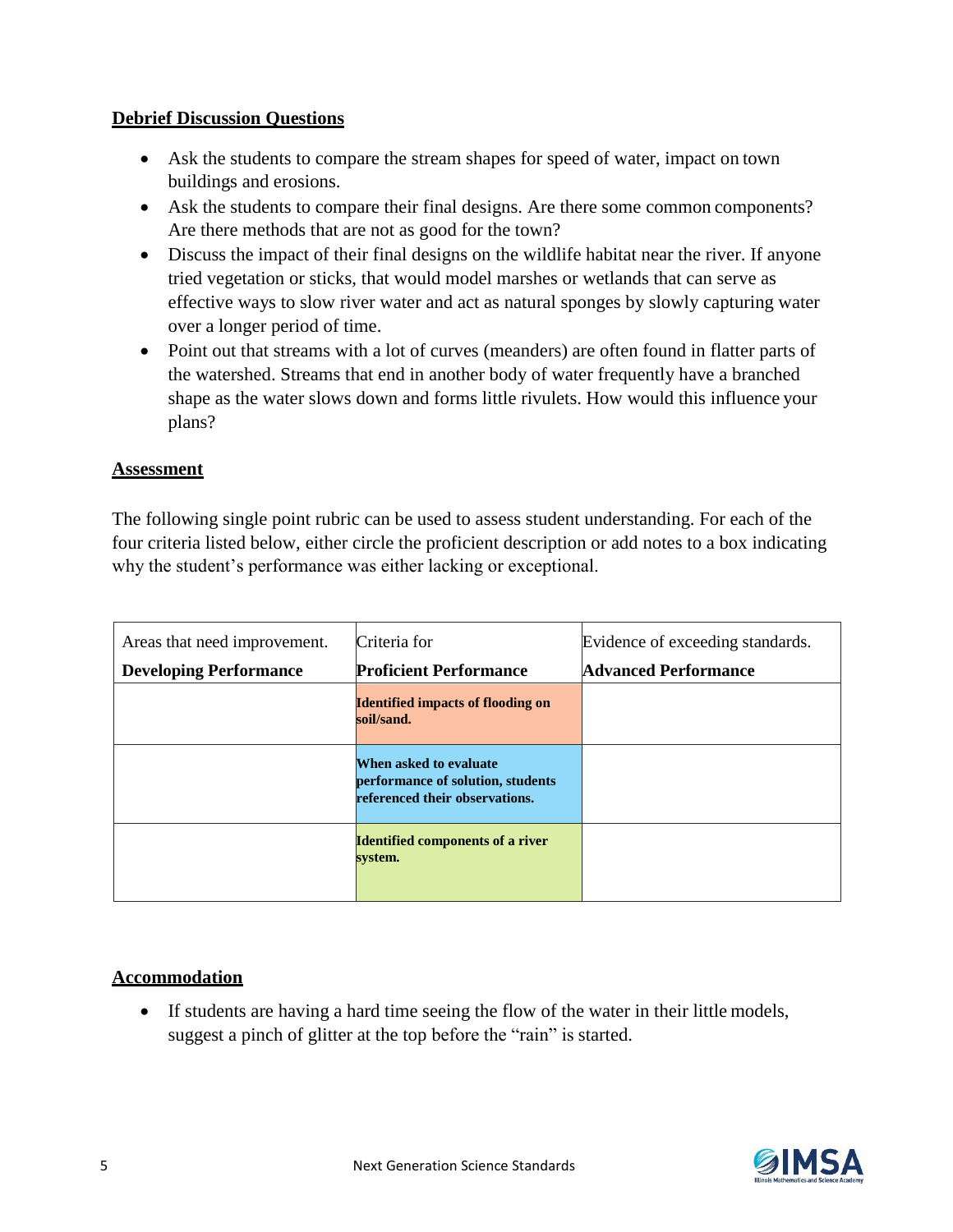# **Extensions**

- Ask the students to design a poster or multimedia campaign for their school about the dangers of floods.
- Ask students to examine the pros and cons of living near a river in Peru. Although the rivers are important for farming, fishing, crafts, and transportation but they are also very prone to flooding. Images and more information about Peru river uses at <http://gotravelzing.com/life-on-the-amazon-river/>Peru has been plagued with many floods. After a period of severe drought, floods caused by the coastal El Niño phenomenon in 2017 affected 1.9 million people in Peru, nearly a third of them children. In 2008, intense rains began to pound much of South America and rivers along the northwest coast of Peru flooded. The NASA Terra satellite captured images of the flooded river systems on April 1, 2008. Streams and pools of dark blue water dominate what was a tan-pink desert in early February, immediately before the rains began. Ask students to compare the 2 images before and during the flooding. [https://earthobservatory.nasa.gov/images/19670/heavy-rain-floods-south-americ](https://earthobservatory.nasa.gov/images/19670/heavy-rain-floods-south-ameri)a
- Ask students to experiment with several elevations with their river shape to simulate different geographic areas of the country with steeper or shallower river beds.
- Students may investigate how other towns have solved flooding problems. They will find a variety of responses from moving the town out of the floodplain to building extensive levees and dams.
- There are pros and cons of changing a river's shape. There are many dams and levees that have changed the flooding scenarios for many towns. However, there are downsides for cutting off the river or sending the flood waters downstream to others less prepared. Straight rivers are also faster rivers.
- Beavers are well known dam builders, living near rivers, streams, ponds, small lakes, and marshes. When beavers build dams, they create new wetland environments for other species. These wetlands can help slow erosion, raise the water table, and help purify the water. (Source: [https://nhpbs.org/natureworks/beaver.htm\)](https://nhpbs.org/natureworks/beaver.htm) Beavers and muskrats are found in every county in Illinois. Ask students to investigate the life history of beavers or muskrats and report about the ecological advantages and downsides of their construction work.

<https://www.dnr.illinois.gov/conservation/wildlife/Pages/Muskrat.aspx> and <https://www.dnr.illinois.gov/conservation/wildlife/Pages/Beaver.aspx>

- Reading about floods, understanding what causes floods, and talking about natural disasters in general will help children who have experienced a flood to communicate their feelings and fears. Here is as link to a list of books that can be ordered through interlibrary loan from your local library: [Books for Grades 4 -](https://extension.illinois.edu/disaster/teacher/bib_4-6.cfm) 6
- Also consider these books:
	- o *Flood*, by Alvaro F. Villa, a picture book appropriate for every member of the family. The story highlights a family preparing for a storm, boarding up their home and evacuating. The waters rush into and fill their home, destroying it. When the family returns, it's barely standing, but they rebuild and make it a home once again.
	- o *Once I Was Very Scared*, by Chandra Ghosh Ippen, uses animals to convey the fact that feeling frightened is common and, more importantly, that people respond to that stress and anxiety in different ways — and that's okay. A Spanish